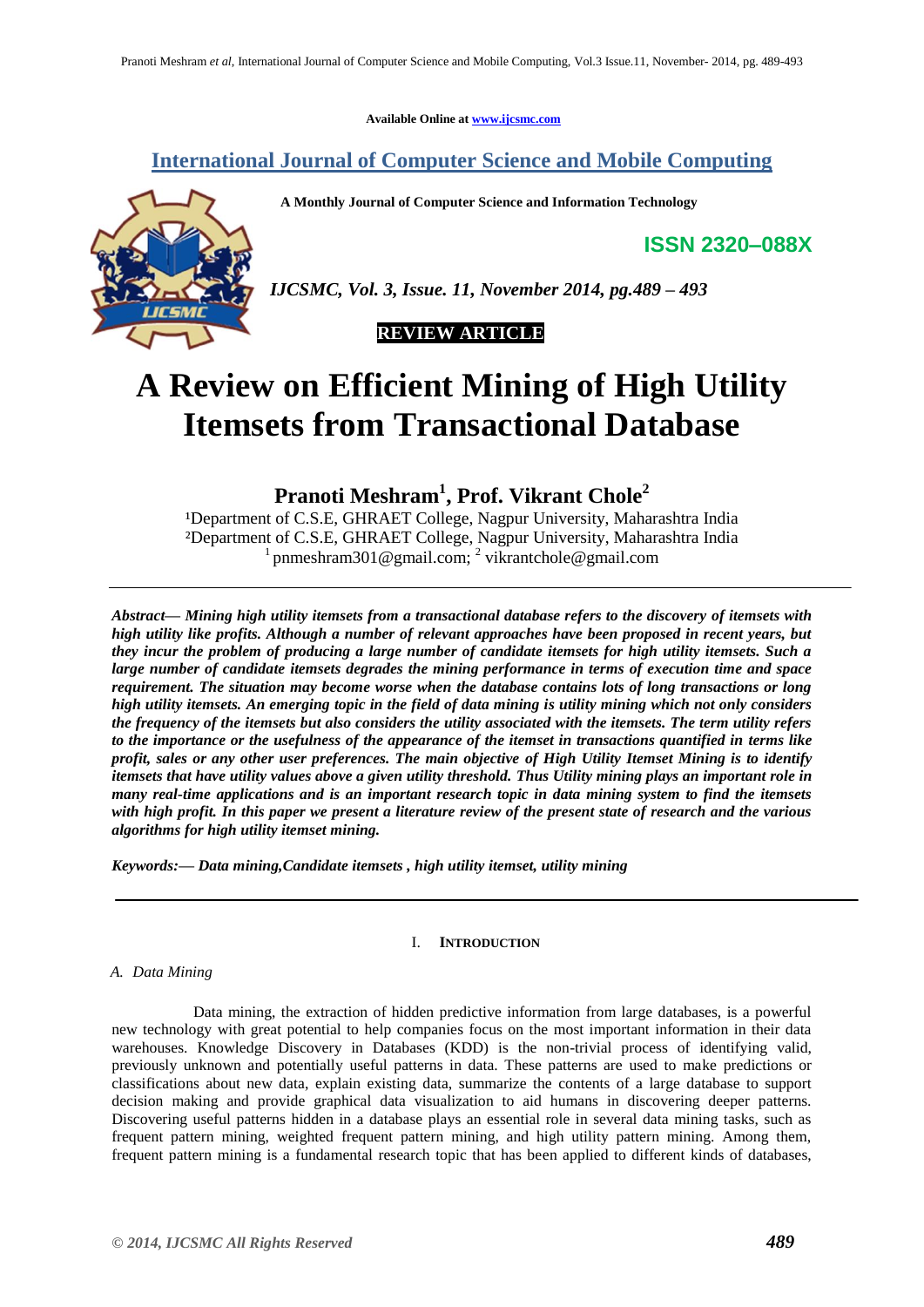such as transactional databases, streaming databases, and time series databases, and various application domains, such as bioinformatics, Web click-stream analysis, and mobile environments.

The basic goal of frequent itemset mining is to identify all frequent itemsets In past to find this frequent itemsets the generations of association rules and Apriori algorithm was used, once the frequent itemsets are identified and producing the itemsets with candidate and without candidates. But it is not producing the customer requirement like profit, sales in particular item. The unit profits and purchased quantities of items are not considered in the framework of mining frequent itemset. Hence, it cannot satisfy the requirement of the user who is interested in discovering the itemsets with high sales profits .Thus Mining high utility itemsets from databases refers to finding the itemsets with high profits.

## *B. Utility Mining*

The traditional ARM approaches consider the utility of the items by its presence in the transaction set. The frequency of itemset is not sufficient to reflect the actual utility of an itemset. For example, the sales manager may not be interested in frequent itemsets that do not generate significant profit. Recently, one of the most challenging data mining tasks is the mining of high utility itemsets efficiently.

 In view of this, utility mining emerges as an important topic in data mining for discovering the itemsets with high utility like profits.

 The basic meaning of utility is the importance or profitability of items to the users. The utility of items in a transactional database consists of two aspects:

1. External utility: The importance of distinct items, which is called external utility.

2. Internal Utility: The importance of the items in the transaction, which is called internal utility.

 Identification of the itemsets with high utilities is called as Utility Mining. The utility can be measured in terms of cost, quantity, profit and user preference .for this Utility mining model was proposed to define the utility of itemset. In this model by considering  $u(X)$  as a utility of an itemset X, which is the sum of the all utilities of itemset X in all the transactions containing X, then an itemset X is called a high utility items if its utility greater or equal to user- defined minimum utility threshresold.

The below diagram depicts the complete chain process of calculating and displaying the high utility itemsets. In this comparing with threshold value gives the High utility item sets as the results.



#### Fig 1: Data Flow Diagram

The main objective of high-utility itemset mining is to find all those itemsets having utility greater or equal to user-defined minimum utility threshold. In this paper we are presenting the literature survey study over the concept of high utility itemset mining using the concepts of data mining. In section II we are presenting the existing system of mining frequent itemset from transactional database. In section III we are presenting the Related Work done by various researches which describe various algorithm to find out high utility itemsets from transactional database.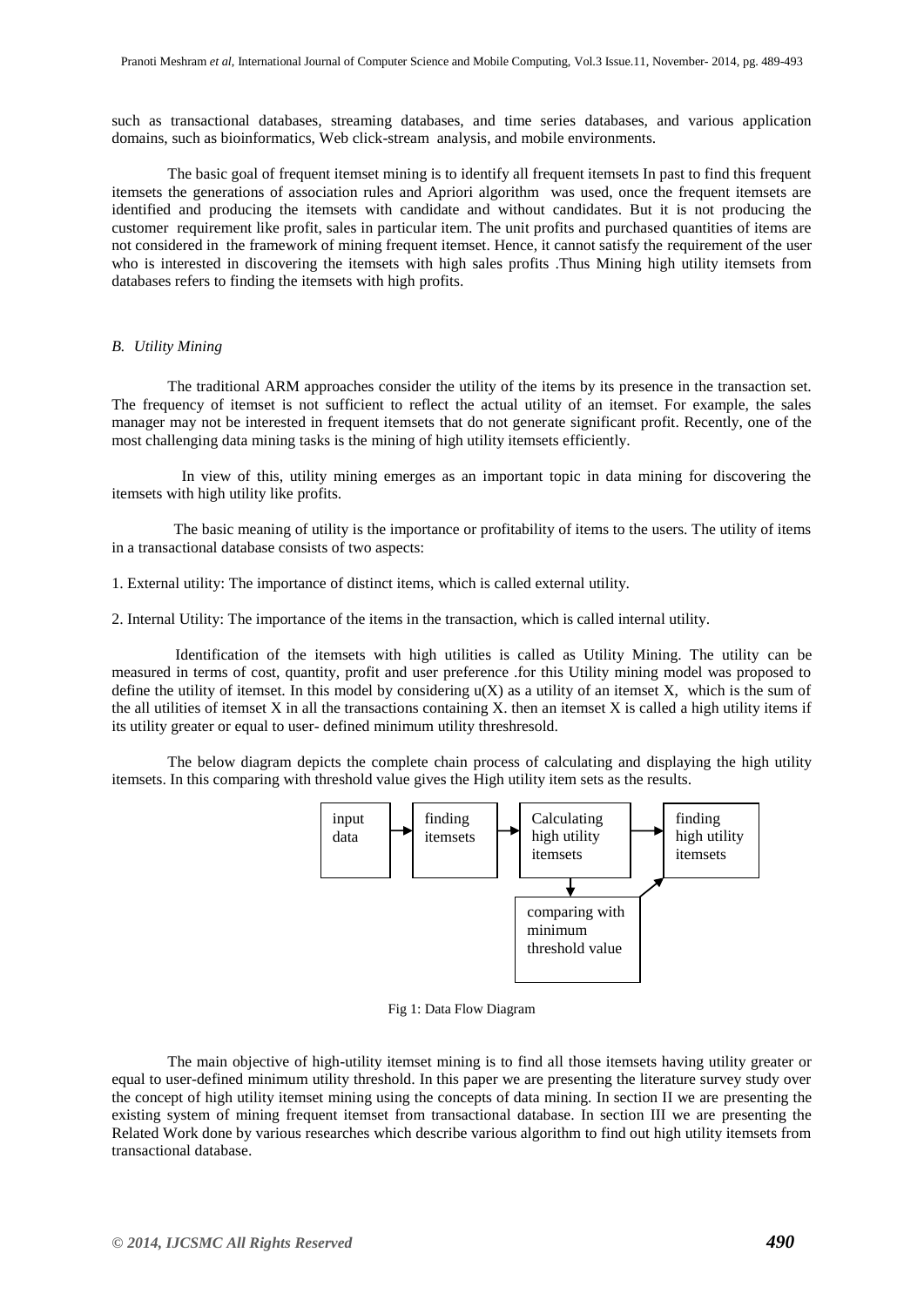## II. **EXISTING WORK**

 This paper provide application spectrum is wide in many real-time applications and is an important research issue in data mining area. Utility mining emerges as an important research topic in data mining field. Here high utility item sets mining refers to importance or profitability of an item to users. Number of algorithms like Apriori , FP growth has been proposed in this area, but they cause the problem of generating a large number of candidate itemsets. That will lead to high requirement of space and time and so that performance will be less and it is not at all good when the database contains transactions having long size or high utility itemsets which also having long size.

Existing studies [2] applied overestimated methods to facilitate the performance of utility mining. In these methods, potential high utility itemsets (PHUIs) are found first, and then an additional database scan is performed for identifying their utilities. However, drawback of existing methods is that it generate a huge set of PHUIs and their mining performance is degraded consequently. This situation may become worse when databases contain many long transactions or low thresholds are set. Thus the huge number of PHUIs forms a challenging problem to the mining performance since the more PHUIs the algorithm generates, the higher processing time it consumes.

## III. **RELATED WORK**

 A brief overview of various algorithms, Mining Frequent pattern defined in different research papers have been given in this section which is as follows:

## *A. Fast Algorithms for Mining Association Rules*

R. Agrawal et al in [3] proposed Apriori algorithm, it is used to obtain frequent itemsets from the database. In Apriori algorithm there are two processes involve to find out all larger itemsets from the database . In the first Process step simply counts item occurrences to further determine the large one itemsets. for this it First generates the candidate sequences and then it chooses the large sequences from the candidate ones. Next, the database scan is performed to count the support of candidates itemsets. Then second process step was performed which involves generating association rules from frequent itemsets. After identifying the large itemsets, only those itemsets are allowed which have the support greater than the minimum support allowed. but disadvantage of using Apriori Algorithm is that it generates lot of candidate item sets and scans database every time and when a new transaction is added to the database then it should rescan the entire database again.

#### *B. Mining Frequent Pattern without Candidate generation***.**

Mining frequent patterns in transaction and many other kinds of databases has been popularly important research in data mining . The previous studies adopt an Apriori-like candidate set generation-and-test approach. However, candidate set generation is still costly, especially when there exist long patterns. for this J. Han et al in [4] proposed a novel method of frequent pattern tree (FP-tree) structure, an extended prefix tree structure for storing crucial information about frequent patterns into compressed structure and develop an efficient FP-tree based mining method is Frequent pattern tree structure. Pattern fragment growth mines the complete set of frequent patterns using the FP-growth. It constructs a highly compact FP-tree, which is usually substantially smaller than the original database, by which costly database scans are saved in the subsequent mining processes. It applies a pattern growth method which avoids costly candidate generation. but FP-Growth Consumes more memory and performs badly with long pattern data sets. Thus it is not able to find high utility itemsets.

## *C. Mining Association Rules with Weighted Items*

W. Wang et al in [5] proposed weighted association rule. This method extends the traditional association rule problem by allowing a weight to be associated with each item in a transaction, to reflect intensity of the item within the transaction. This provides us in turn with an opportunity to associate a weight parameter with each item in the resulting association rule. We call it weighted association rule (WAR). In WAR, we use a twofold approach. First it generates frequent itemsets. In second for each frequent itemset the WAR finds that meet the support, confidence. However, the weighted association rules does not hold downward closure property, mining performance cannot be improved.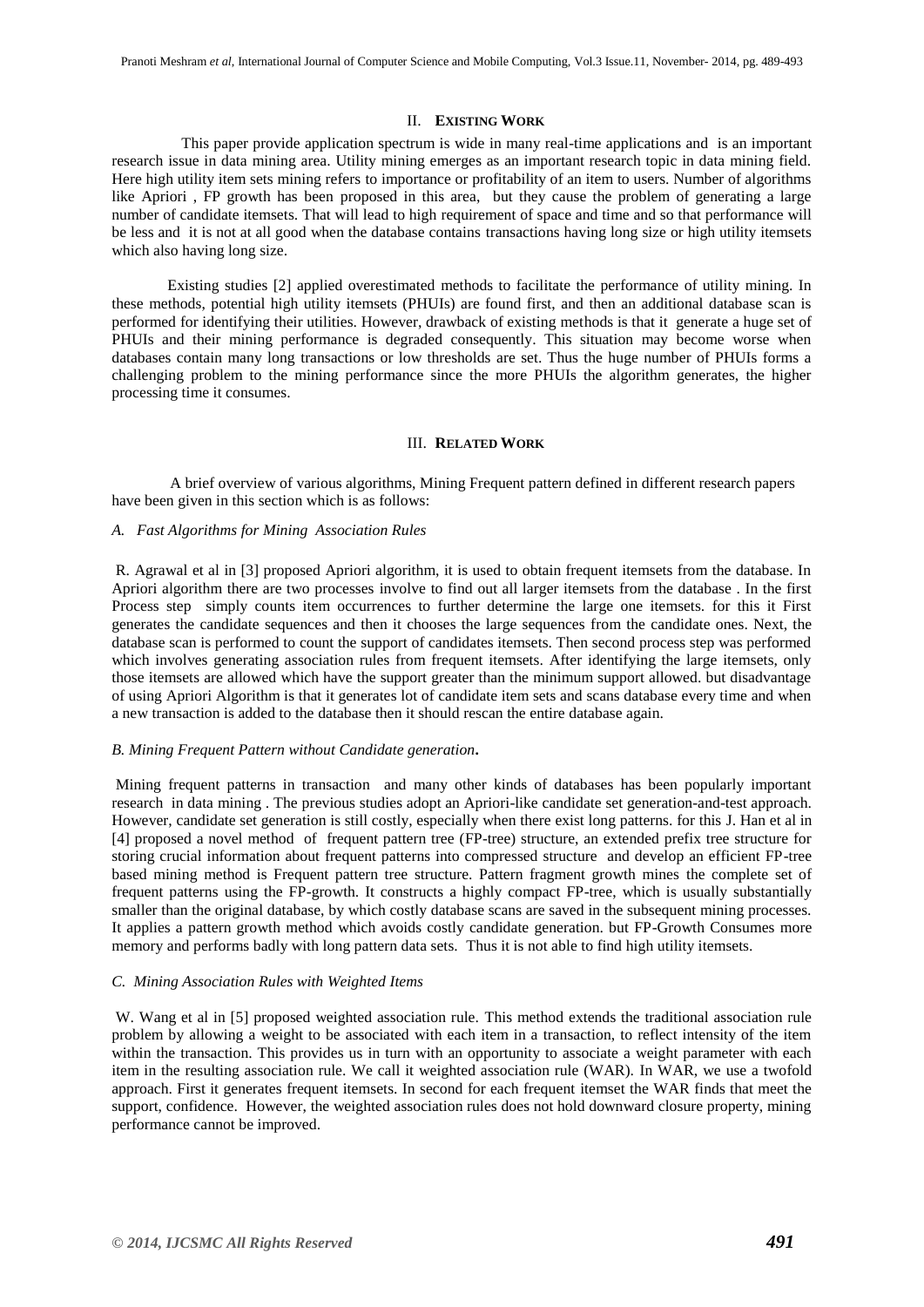## *D. Two Phase Algorithm*

To address the above problem Liu et al. proposed [6] an algorithm named Two-Phase algorithm to efficiently prune down the number of candidates and can precisely obtain the complete set of high utility itemsets. In the first phase, a model that applies the transaction-weighted downward closure property (TWDC) on the search space to expedite the identification of candidates. In the second phase, one extra database scan is performed to identify the high utility itemsets. It performs very efficiently in terms of speed and memory cost. Although twophase algorithm reduces search space by using TWDC property but it still generates too many candidates to obtain HTWUIs and requires multiple database scans.

## *E. Isolated Items Discarding Strategy for Discovering High Utility Itemsets*

Traditional methods of association rule mining consider the appearance of an item in a transaction, whether or not it is purchased, as a binary variable. However, customers may purchase more than one of the same item, and the unit cost may vary among items. Utility mining, a generalized form of the share mining model, attempts to overcome this problem. Since the Apriori pruning strategy cannot identify high utility itemsets, developing an efficient algorithm is crucial for utility mining. To overcome this problem, Li et al. [7] proposed an isolated items discarding strategy (IIDS) to reduce the number of candidates. By pruning isolated items during levelwise search, the number of candidate itemsets for HTWUIs in phase one can be reduced. However, this algorithm still scans database for several times and uses a candidate generation-and-test scheme to find high utility itemsets and thus cannot improved performance.

## *F. Efficient Tree Structures for High Utility Pattern Mining in Incremental Databases*

Ahmed et al. [8] proposed a tree-based algorithm, named IHUP. A tree based structure called IHUP-Tree is used to maintain the information about itemsets and their utilities. Although IHUP achieves a better performance than IIDS and Two-Phase, it still produces too many HTWUIs in phase one. Since the overestimated utility calculated by TWU is too large. Such a large number of HTWUIs will degrade the mining performance in phase one substantially in terms of execution time and memory consumption. Moreover, the number of HTWUIs in phase one also affects the performance of phase second due to more execution time required for identifying high utility itemsets .

| Sr. No    | Author name                                           | <b>Algorithm</b> used                        | <b>Features</b>                                                                                  | Problem                                                                               |
|-----------|-------------------------------------------------------|----------------------------------------------|--------------------------------------------------------------------------------------------------|---------------------------------------------------------------------------------------|
|           | R. Agrawal and R. Srikant                             | Apriori<br>Algorithm                         | Frequent<br>itemsets and<br>candidate<br>generation                                              | Rescan database every<br>time and lot of<br>candidates<br>generated.                  |
| $\Pi$     | J. Han, J. Pei, and Y. Yin                            | FP-growth                                    | finds frequent itemsets<br>without generating any candidate<br>itemset.                          | Consumes more memory and performs badly<br>with long pattern data sets.               |
| III       | W. Wang, J. Yang, and P. Yu                           | weighted association rule                    | first propose concept of weighted<br>items and weighted association<br>rules.                    | does not hold downward closure property,<br>mining performance cannot be improved.    |
| <b>IV</b> | W. Wang, J. Yang, and P. Yu,                          | Two-Phase algorithm                          | performs very efficiently in terms<br>of speed and memory cost.                                  | Generate too many candidates to obtain<br>HTWUI, require multiple database scan.      |
| V         | Y.-C. Li, J.-S.Yeh, and C.-C.<br>Chang                | isolated items discarding<br>strategy (IIDS) | reduce candidates and to improve<br>performance.                                                 | This algorithm still scan database for several<br>times.                              |
| VI        | C.F.Ahmed, S.K.Tanbeer, B.-S.<br>Jeong, and Y.-K. Lee | a tree-based algorithm,<br>named IHUP.       | Maintain the information about<br>itemsets and their utilities in the<br>form of tree structure. | It generates huge set of PHUIs. Their mining<br>performance is degraded consequently. |

## IV. **COMPARATIVE ANALYSIS**